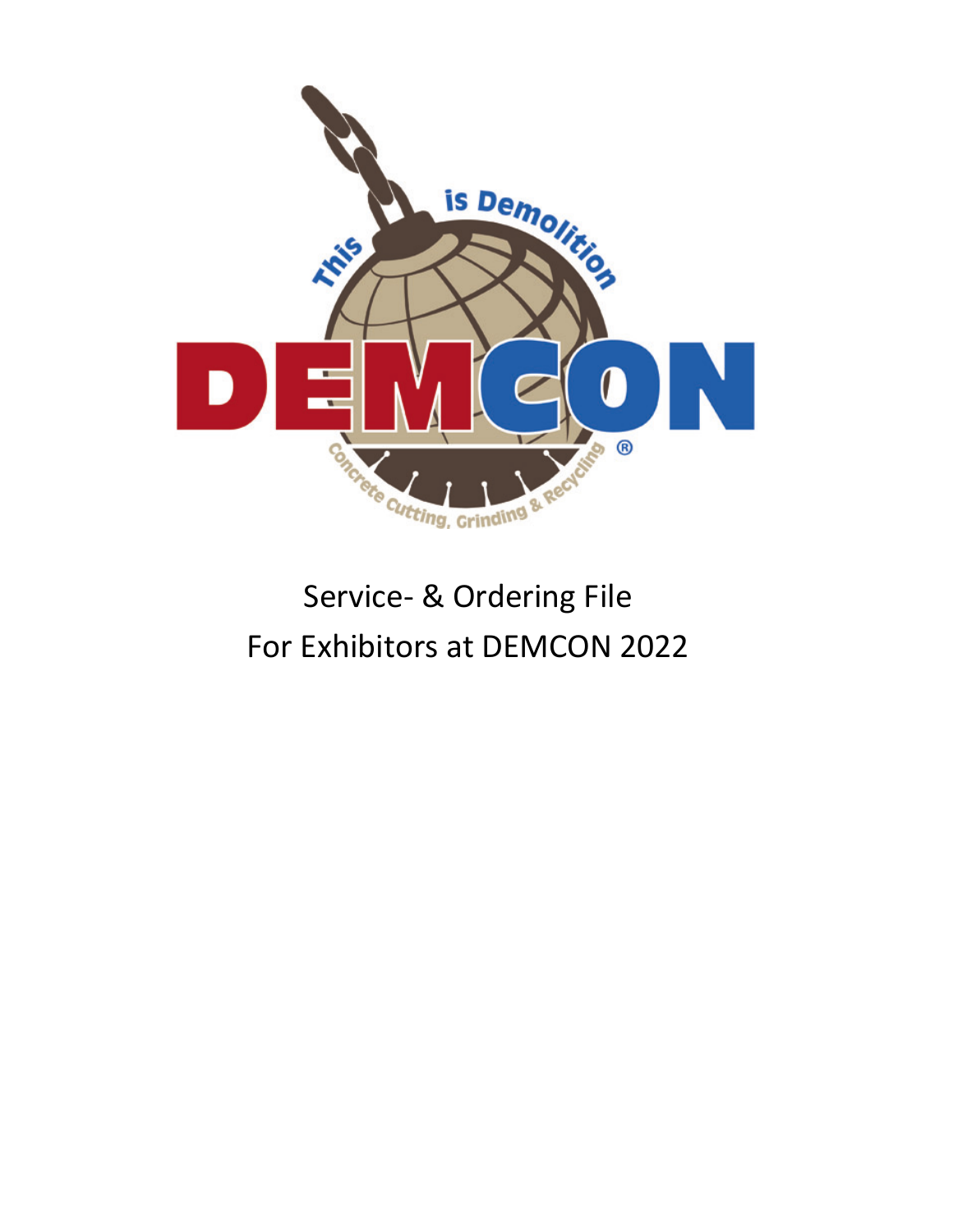# OBSERVE!

All applications and orders in this Service File should be sent in to SCOP AB and Svenska Mässkonsult AB respectively by the latest May 31st, 2022

# **THE SHOWS OPENING HOURS**

| The exhibition is open |                           |                                                |  |
|------------------------|---------------------------|------------------------------------------------|--|
| Thursday               | 24 <sup>th</sup> November | 09 am – 05 pm For visitors and branch people   |  |
| Friday                 | $25th$ November           | 09 am $-$ 04 pm For visitors and branch people |  |

The exhibition areas must be evacuated on Thursday, 30 min after closing time, as the night guarding will start.

# **MOVING IN AND MOUNTING**

The exhibition hall will be accessible for moving in and mounting of the booths during the following hours:

# **Indoor & Outdoor**

Wednesday 23<sup>rd</sup> November At 07.00 am - 08.00 pm

After 08 pm begins the cleaning of the exhibition area and also mounting of the protection fence outside. The exhibition area must then be free from exhibitors. If exchange of exhibition items/products needs to be done during the exhibitions, it should be done one hour before opening.

If you need more time for building and dismantling your stand, please contact the organiser.

# **DISMOUNTING AND MOVING OUT**

The exhibition closes Friday,  $25<sup>th</sup>$  November, at 04 pm. Until this time, the exhibition booths must be staffed.

# THE DISMOUNTING CAN'T BEGIN BEFORE THIS HOUR.

During the moving out, the exhibition place is open up to 12 pm on Friday evening/night. The exhibited objects must be taken away from the exhibition area latest Saturday, 26th November 2022 at 04 pm. In case of transgression, the transportation of the exhibitor material and its risk will be paid and taken by the exhibitor. Besides it, the arranger has the right to claim a penalty of the minimum amount of 5.000 SEK.

If you wish to have access to the exhibition area in other hour than the appointed one, a special permission is required. Please, contact the exhibition help desk in this case.

# Access to the booth during the exhibition

During the exhibition, the personnel who will be working at the booth have permission to access it earliest  $1($ one) hour before the opening time and about  $1($ one) hour after closing time.

# **Transfer of booth**

It is forbidden for the exhibitor to transfer or partially rent out the booth without it has been approved by the DEMCON Help Desk, tel. 0046 (0)8 585 700 46.

# **Guarding/insurance**

The building where DEMCON is taking place is covered by the hotel Scandic Crown Infra City general guarding services. On the other hand, the DEMCON's management is not responsible for any personal, exhibit machinery/product or object or its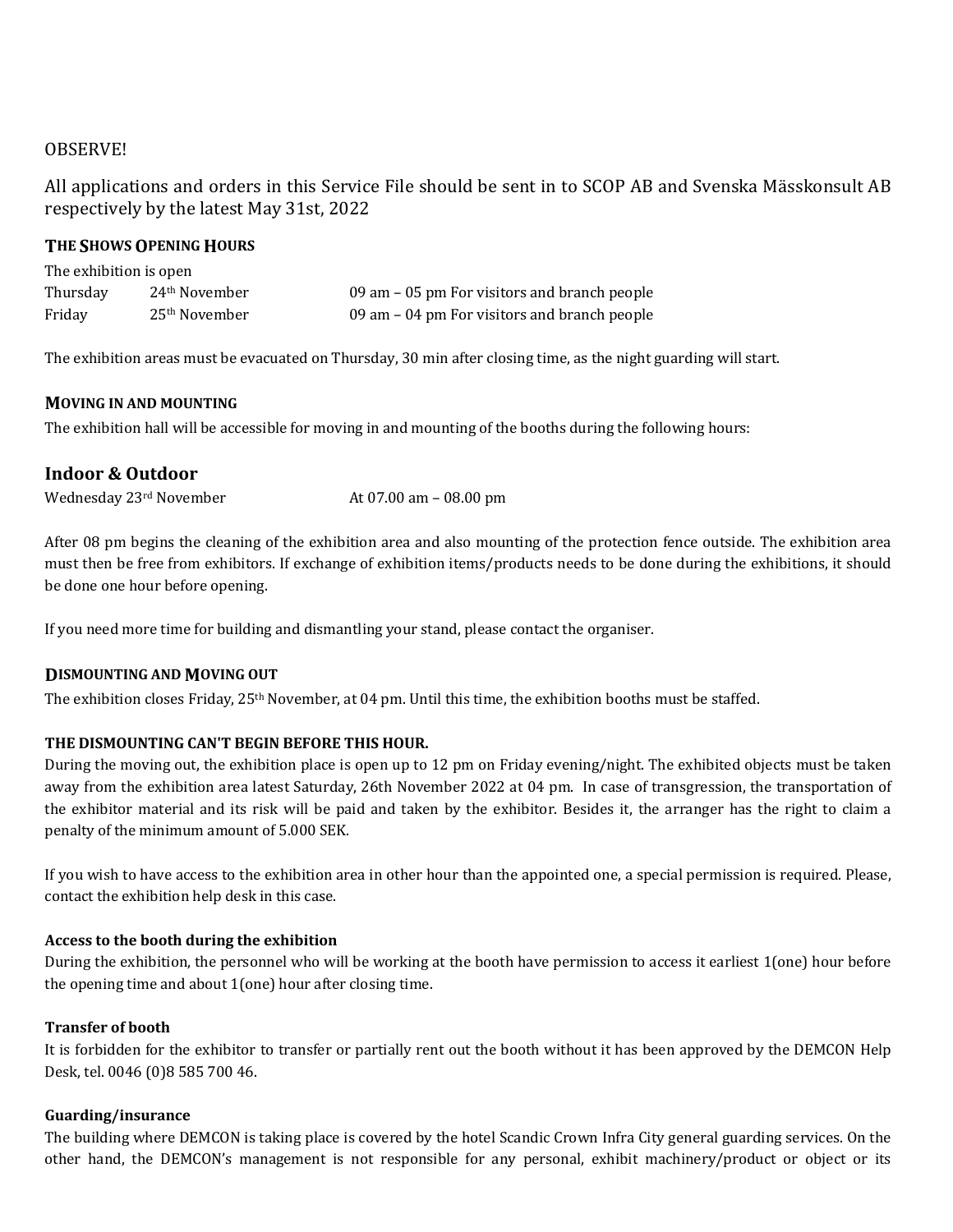insurance, before, during and or after the exhibition. Please, contact your own insurance company to obtain insurance for your employees and goods you want to exhibit.

# **EXHIBITOR CARDS**

Each exhibitor receives automatically five units of Exhibitors Entrance Cards for the employees at the booth. The entrance cards will be sent about 14 days before the exhibition date. **The Exhibitor cards are personal therefore we need you to** order your cards through the protected area at **www.demcon.se**. When you received your confirmation of your booth you also received a special log in. Use this log in to get to the protected area www.demcon.se. When logged you type in **the names of the personnel in the booth. You can also order extra cards here.** 

#### **INVITATION CARDS**

Use the invitation cards to invite clients and potential clients to your stand at DEMCON. Visitors to the exhibition without the invitation card pay SEK 120 per person. Visitors with invitation card have free entrance. Retired persons, kids under 18 years and students can visit the exhibition free of charge and without invitation card.

As exhibitor you get 50 free invitation cards. Visitors can also register for free through the website www.demcon.se.

#### **PARKING**

The parking house of the exhibitions is reserved to the exhibitors. Parking Cards can be bought at the Scandic Hotel reception.

#### **GOODS & PARCELS TO AND FROM THE SHOW**

All items sent to the show should be marked as follows:

| Address:                             | Information on the goods/parcels                |
|--------------------------------------|-------------------------------------------------|
| <b>DEMCON</b>                        |                                                 |
| Name of exhibitor and address        |                                                 |
| Stand No.                            | Stand no.                                       |
| Scandic Hotel InfraCity, InfraMässan | Phone no. to the exhibitor                      |
| Kanalvägen 10                        | Date when the goods earliest should be in stand |
| SE-194 61 Upplands Väsby, Sweden     | 22 November 2022 (from 9.00 am)                 |

Goods that come before Tuesday, 22 November must be kept by the respective conveyor. Write the date of delivery to the fair, September 8th, since it is not possible to move in before this date.

Pick up of goods after the trade show should be arrange no later the November 28, 20200, 4 pm.

#### **TRANSPORT, FORWARDING ETC.**

We recommend you contact your ordinary transportation company to transport goods to and from the exhibition. Order in well in time your transportation, even return transportation.

#### **LOADING AND UNLOADING**

For to facilitate and make unloading and loading as easy as possible, we have transferred this job to the company Svenska Mässkonsult, who will be on place during loanding and unloading. For to be sure to get help in a certain time, please order this service at Svenska Mässkonsult on-line order service at www.webshop.smab.nu.

# **TRANSPORTATION CASES AND WASTE**

It is the exhibitor duty to carry away transportation casings and waste himself. There will be a number of waste containers in the exhibition area. Material left behind will be taken away without any responsibility of the exhibition and on the exhibitor's expenses.

#### **CLEANING**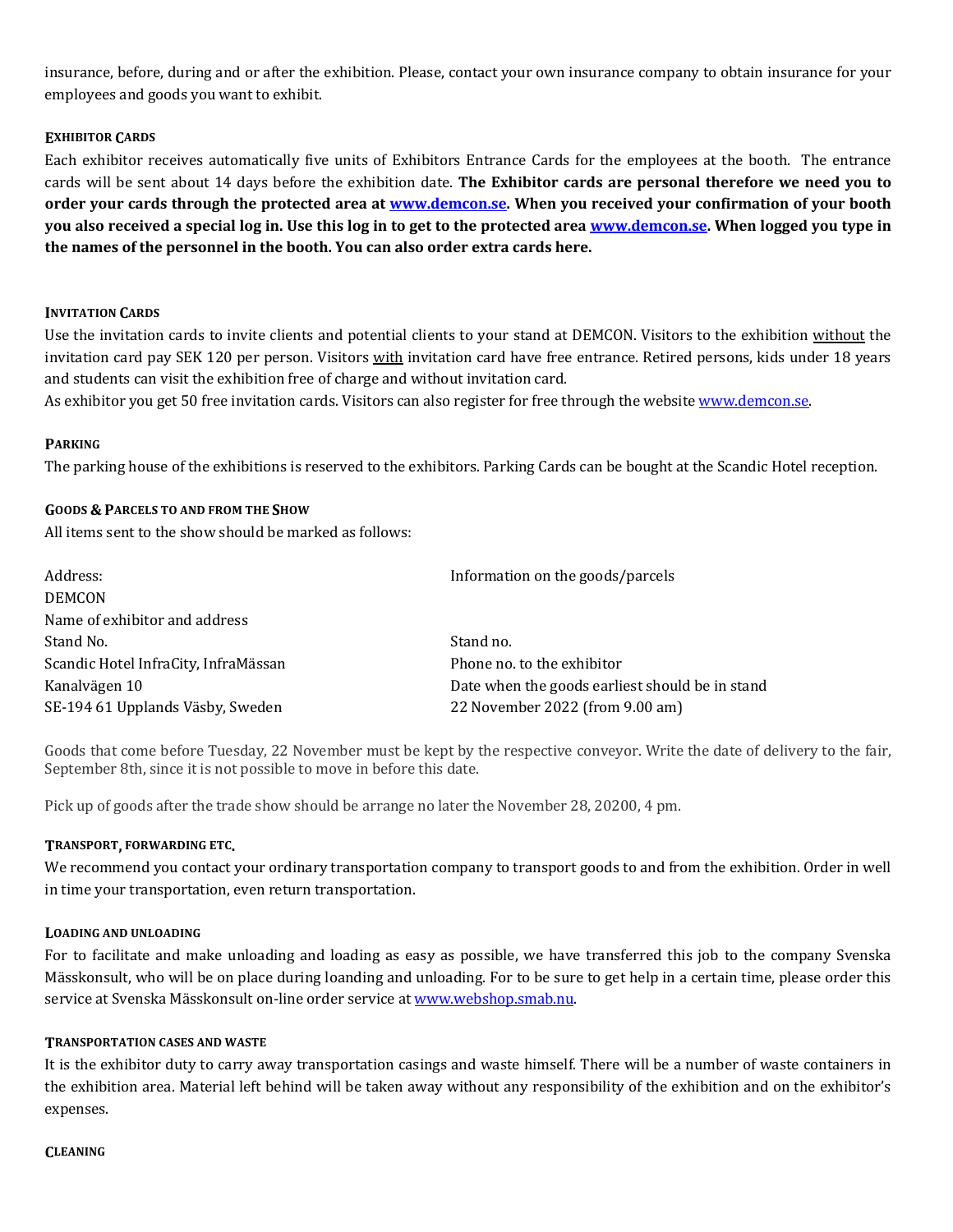DEMCON is responsible for cleaning of the general exhibition areas. But the exhibitor is responsible himself to clean his own booth. If you would like to order cleaning service, please contact the company Svenska Mässkonsult and order this service at www.webshop.smab.nu.

### **HOTEL ROOMS**

Think about to make reservation of hotel rooms well in advance. DEMCON has an agreement with Scandic Crown Hotel InfraCity that gives to the exhibitors at DEMCON a special rate. For direct reservations to the Hotel Scandic Crown Infra City, please submit the booking code: BDEM201122. The code can be used through Scandic's website www.scandichotels.se / Infra city or through Scandic's central reservation. Please provide the code to obtain the contracted accommodation price.

# **Hotel Scandic Crown InfraCity**

Kanalvägen 10 194 61 Upplands Väsby, SWEDEN Telefon: +46-(0) 8-517 344 00 Telefax: +46-(0) 8-517 344 11

#### **FOURCE MAJEURE:**

See the announcement in the end of booklet.

#### **SECURITY AGREEMENT**

The appointed safety officer for each company should sign Demcons security agreement. Safety Officer is the person of the exhibiting companies given the responsibility for the company's security issues related to DEMCON.

Security agreement must be signed and returned to the organizers by 26 June 2021.

Exhibitor is responsible for the safety of his booth and cannot set the fair responsible for the lack of security as appropriate. Exhibitors are required to comply with fair management directives for safety inspection and immediately correct pointed out defects or failures in the safety of the booth.

Exhibitors may not break the fire authority or the organizer's rules concerning fire safety and a like. Items must not be placed outside stand area, or so that it blocks the fire-protection devices, electrical switchboards, gullies, evacuation routes and a like. Fair Management reserves the right to dispose of products placed outside the leased booth and to close the booth that does not meet the above standards of security.

It is under no circumstances permitted to offer, serve or consume alcoholic beverages on the fairgrounds. The **exception** is the fair restaurant. You can serve alcoholic beer in your booth if it is ordered from Scandic Hotel. Contact **Demcon staff for more information. From DEMCON 2022 the exhibition has a new alcohol policy. You find the alcohol policy** on a separate sheet in this exhibition kit.

# **TENTS AND FLAGPOLES**

If you would like to rent tents and flagpoles, please contact the company Svenska Mässkonsult, tel:  $+46-224-86300$ 

#### **EXHIBITION OFFICIAL MAGAZINE**

The magazines Professionell Demolering and Professional Demolition international (PDi) are co-organizer and official magazines of DEMCON. These special issues will be distributed before the exhibition. Press releases with pictures and information's about your company and your products should be sent to the magazines latest 30th June 2021. This issue of the magazine Professionell Demolering will also work as exhibition catalogue.

If you like to advertise in the Catalogue/Official Exhibition Magazine: Order your advertisement direct at:

Professionell Demolering, Advertising Office: André Hermansson E-mail: andre@pdworld.com Telefon: +46 (0)70-979 04 03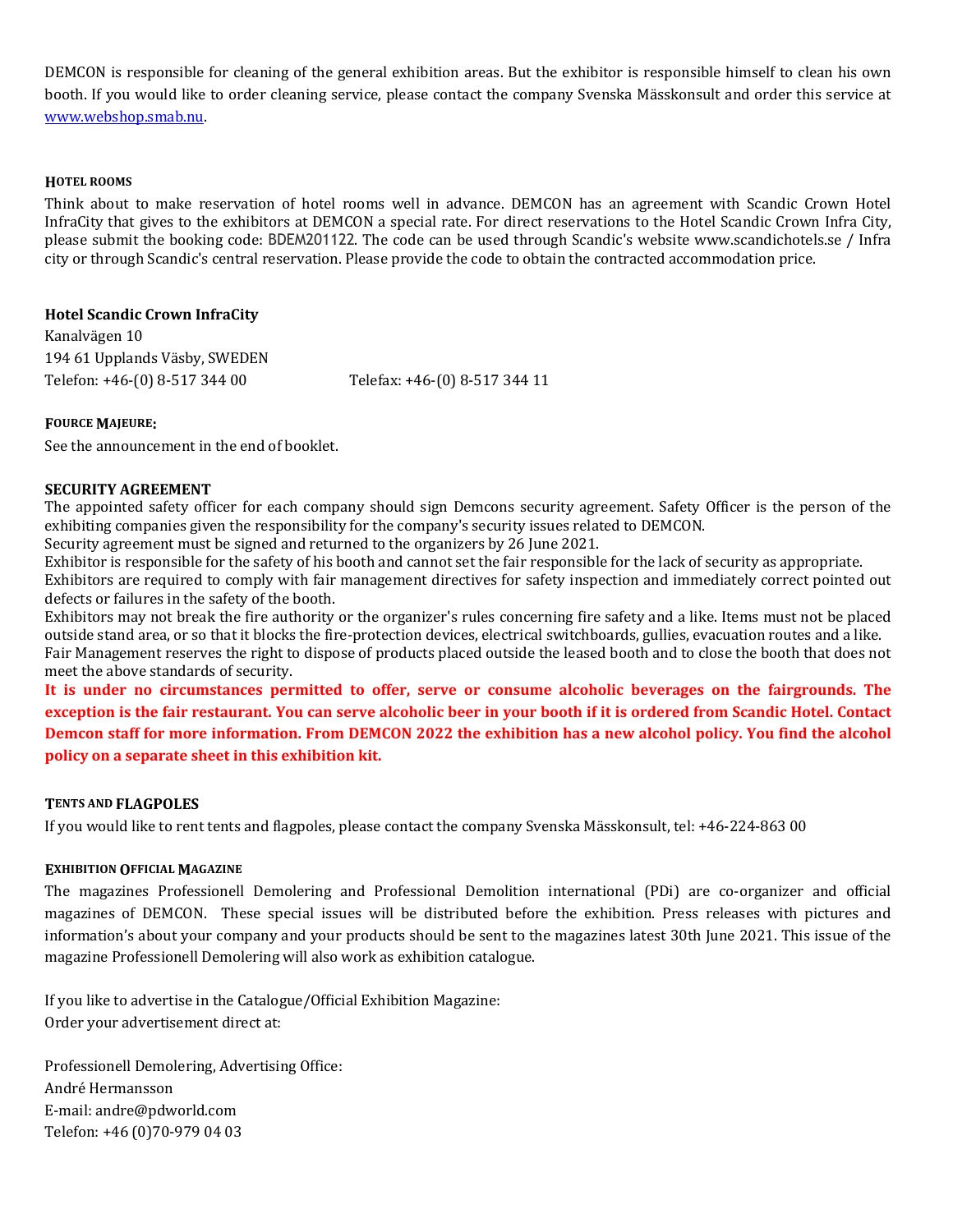#### **EDITORIAL MATERIAL**

All material regarding advertisement, editorial text and photos should be sent to the Editorial Office:

# **Professionell Demolering**

Box 786 S-191 27 Sollentuna Sweden Tel: +46-(0)8-585 700 46 E-post: info@pdworld.com

# **PRESS MATERIAL AT THE PRESS COUNTER**

Press files, folder and similar for to the journalist visitors should be left at the exhibition help desk close to the entrance, Thursday at 24th November, before 10.00 am. Special information about press material will be send to important branch magazines in Europe and also to a number of international magazines.

# **DEMCON HELP DESK**

Before the exhibition up to 23<sup>rd</sup> November you can reach the DEMCON Help Disk on Phone: +46-(0) 8-585 700 46 From 24<sup>th</sup> November following phone number should be added +46 (0) 70-585 18 24 and Scandic Hotel switchboard number +46 (0) 8-517 344 00. DEMCON's Help Desk hopes to help and support you and your company with all information and will do all possible to facilitate your participation at DEMCON.

# **DEMCON c/o SCOP AB**

Box 786 S-191 27 Sollentuna Sweden Tel: +46 (0)8 585 700 46

**Enjoy DEMCON!**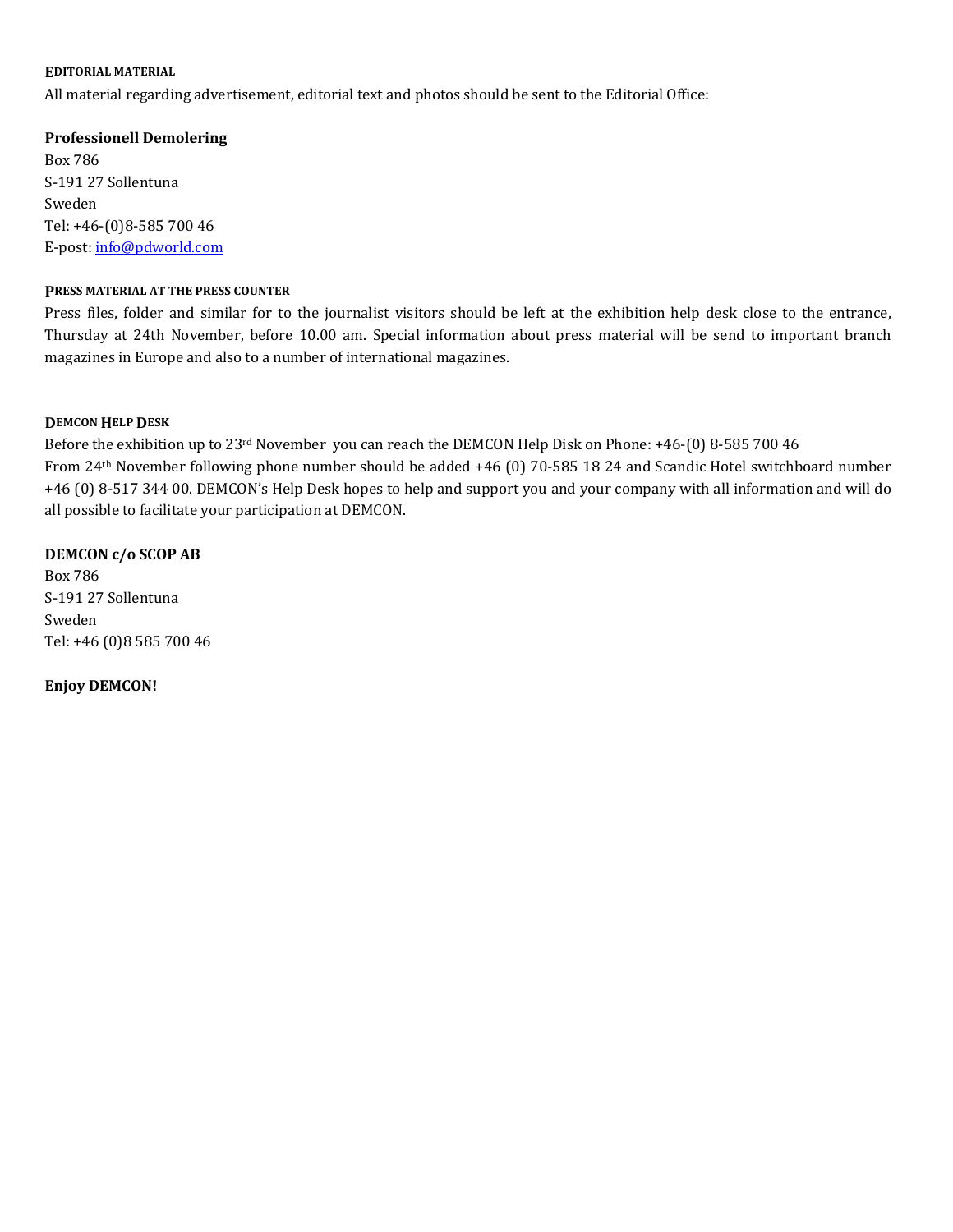# **Application forms**

Regarding orders concerning equipment and services for your booth, DEMCON has an agreement with the company Svenska Mässkonsult. All services concerning your booth should be done directly to them by logging in to their on-line service at http://webshop.smab.nu. If you have questions please contact either Svenska Mässkonsult AB directly on phone +46 224 863 00 or the show organiser SCOP AB on phone +46 8 585 700 46.

A few things should though be ordered from the organiser, which is exhibitor cards, invitation cards for visitors and the exhibitor's dinner. These things you order on the protected area at www.demcon.se.

When vou received your confirmation of your booth you also received a special log in. Use this log in to get to the protected area **www.demcon.se**. When logged in just follow the instructions.

# **LOCATION OF BOOTH**

The location and status of the DEMCON exhibition areas you find by visiting the website www.demcon.se. Here the latest updated drawings will be published. In the end of the booklet you find a neutral drawing with all dimensions. If you would like to change something in your booth or eventually its location contact DEMCON Help Desk as soon as possible (June 30, 2021).

# **ORDERING WALLS FOR YOU BOOTH, LOCATION OF ELECTRICITY, ETC**

One thing you need to send in manually to the show organiser. On the next page we need you to make a drawing, which will simplify the planning, and administration of your booth. Stand walls are included in the square metre rate but we need information about if and where you need stand walls. If walls are not marked and ordered by using the attached drawing and sent in no walls will be installed. Unless your neighbouring exhibitor has ordered walls. On this drawing we also need you to mark connections for electricity and water (water only outside). For outside stands we also need to know where you would like drainage for slurry and water.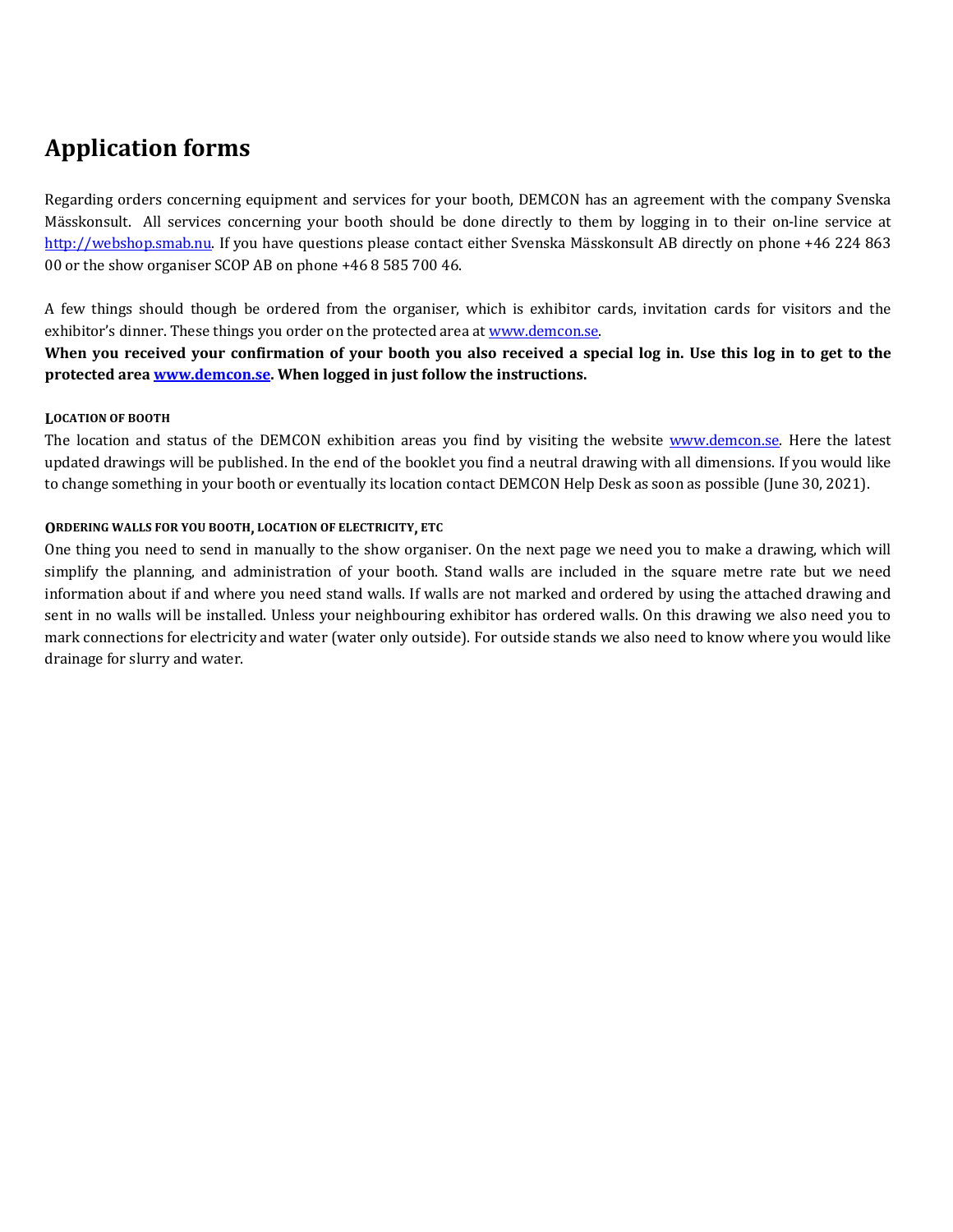Stand Drawing Mark location of stand walls, connection of electricity, water and drainage. Use symbols (+) for electricity, *(-) for water and (=) for drainage.* 

Exhibitor:…………………………………………………………. Stand no/no's:……………………….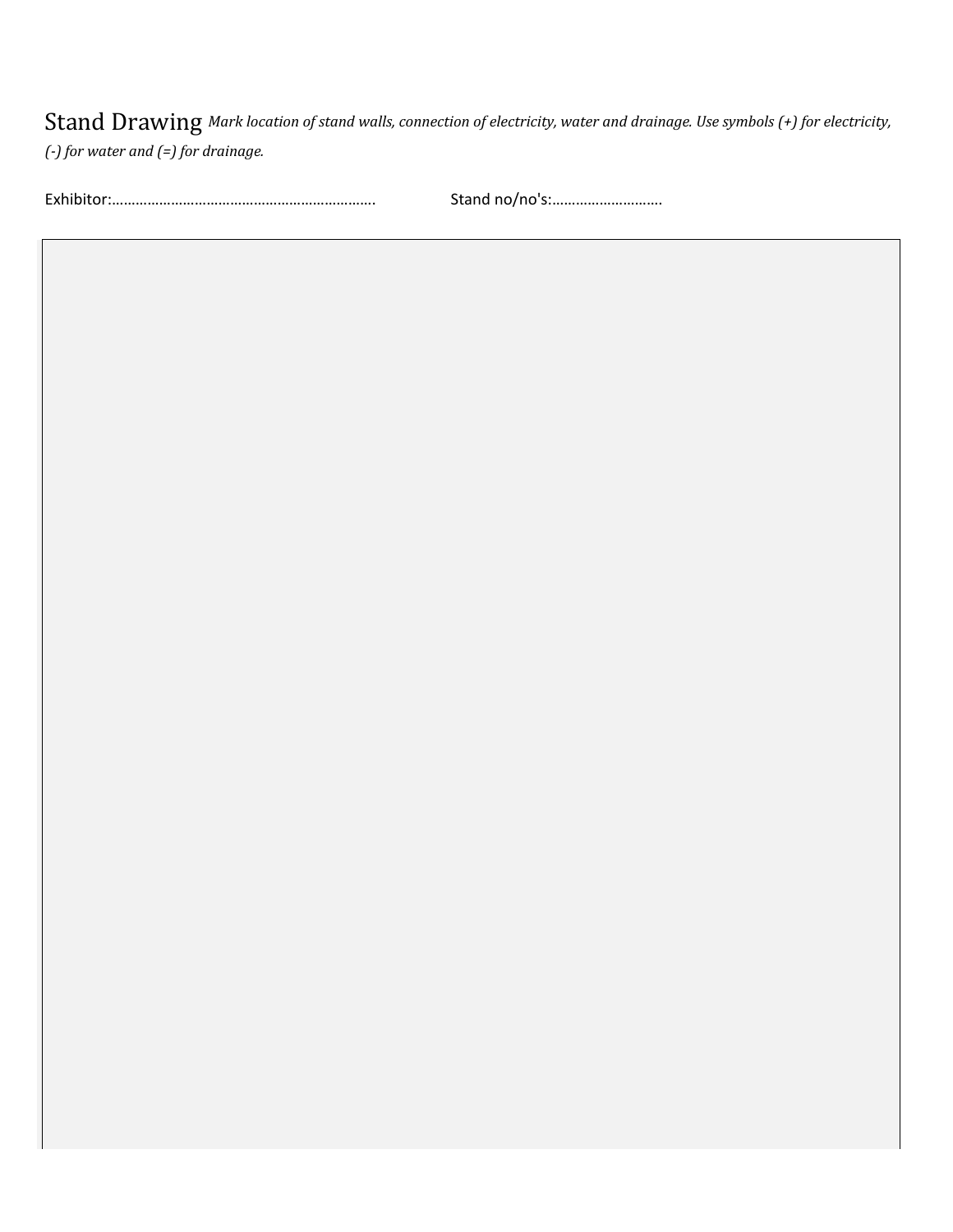# **GENERAL STIPULATIONS FOR DEMCON**

#### **Registration**

Registration to be filed on DEMCON's registration form signed and sent to DEMCON/SCOP AB. Your registration is binding and considered as an agreement concerning the space of stand booked and the rent to be paid. As an exhibitor you have the right to cancel the agreement provided you file a written request within three weeks from the date the agreement was signed. If cancelled later then three weeks 100 (one hundred) per cent of the square metre cost for the booth will be charged to the exhibitor, unless other has been agreed in the contract.

#### **Terms of Payment**

On sending our confirmation of your participation, a registration fee of SEK 3,100 is billed. Latest six months before the show 50% of the stand cost will be charged. The remaining cost for rent is to be paid by the latest 30 June 2021. All invoices sent from DEMCON/SCOP AB are due for payment within 15 days from date of invoice. The penalty interest is 2 per cent for each month of delay.

#### **Occupancy of stand**

The stand rented shall have been occupied 18 hours, at the latest, prior to the opening of the fair and the stand shall have been prepared at 08.00 hrs PM the day before the opening of the exhibition.

#### **The stand**

The exhibitor undertakes to keep his stand in good order and, if requested by the organiser, to improve on it. Views on the stand, if any, to be reported prior to occupancy. The stand must not be transferred, partly or wholly, without the organiser's consent. The rent to be paid prior to occupying the stand.

#### **Goods and services**

Only goods that are in accordance with DEMCON's orientation and, at the organiser's discretion, meet reasonable quality requirements may be exhibited. In addition, the goods exhibited shall, where appropriate, be according to the stipulations of the competent government and regulating body. The exhibitor alone is responsible for having obtained such an approval and is liable to indemnify the organiser for the loss incurred. The exhibitor must not refer to his stand by way of a display outside the fair grounds. The organiser is not responsible for the goods exhibited whether damage has come about through failure or omission on his part or on the part of the personnel of whom he is in charge. Neither is the organiser responsible for errors in the exhibition catalogue. If an exhibitor has caused damage to the exhibition premises, the exhibitor will be liable for such damage.

The exhibitor is not entitled:

to play music at the stand or demonstrate machines in a way that will disturb the nearby exhibitor.

to sell across the counter for cash or receive a down payment if not permitted to do so.

to break the rules of the local fire brigade or the organiser's stipulations with regard to fire fighting, etc.